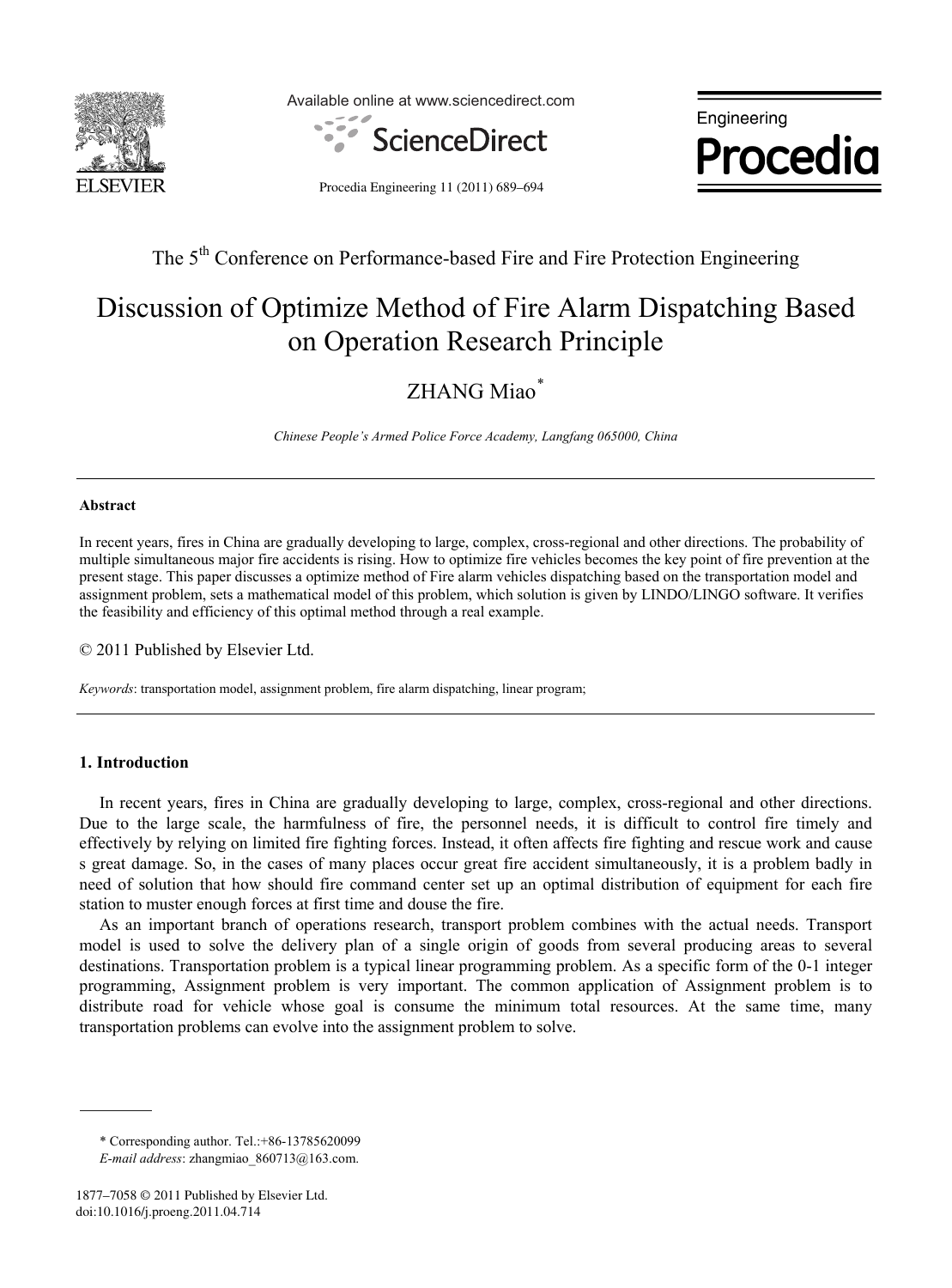This paper discusses a optimize method of Fire alarm vehicles dispatching based on the transportation model and assignment problem, sets a mathematical model of this problem, which solution is given by LINDO/LINGO software. It verifies the feasibility and efficiency of this optimal method through a real example.

#### **2. The analyses of transport model and assignment model**

### *2.1. The mathematical model of the transportation problem*

Transportation problem is a special kind of linear programming problem. It is used to solve the delivery plan of a single origin of goods from several producing areas to several destinations [1].

Put the transport costs of goods is proportional to the transportation quantity. And *xij* express the transportation quantity from origins to place of sales. On the premise of balance of production, we need solve the linear programming problem below to get the minimum total freight.

$$
\min Z = \sum_{i=1}^{m} \sum_{j=1}^{n} C_{ij} x_{ij}
$$
\n(1)  
\n
$$
\sum_{j=1}^{n} x_{ij} = \alpha t_i \, i = 1, 2, ..., m
$$
\n
$$
S. \ t \begin{cases}\n\sum_{j=1}^{n} x_{ij} = \delta t_i \, j = 1, 2, ..., n \\
\sum_{k=1}^{n} x_{ij} = \delta t_i \, j = 1, 2, ..., n \\
x_{ij} \ge 0, j = 1, 2, ..., n\n\end{cases}
$$
\n(2)

In the formula, the  $a_i$ ,  $b_i$ ,  $c_{ij}$  express supply, quantity demanded and unit price separately.

On the problem of dispatching fire service vehicles, supposing the amount of available forces are equal to the amount of vehicles for fire need, the optimal method of Fire alarm vehicles dispatching can be built in the basis of mathematical model of transportation problem.

### *2.2. The mathematical model of assignment problem*

The assignment problem is n units to undertake m tasks. Due to the different specialty, each unit accomplish different mission, its efficiency is different. Therefore, it is necessary to assign the task scientifically, ensuring consume the least resources to complete m tasks [2]. The assignment problem is also a 0-1 integer programming model, the variable  $x_{ij}$  only values 0 or 1. Then  $x_{ij}$  called the 0-1 variables, or binary variable. And  $x_{ij}$  generally can be expressed as:

$$
Xij = \begin{cases} 1, & \text{E-}\overline{\text{X}} \text{ is a } i + \text{A} \text{ and } \overline{\text{X}} \text{ is a } j = 0, \\ 0, & \text{E-}\overline{\text{X}} \text{ is a } i + \text{A-}\overline{\text{A}} \text{ and } \overline{\text{X}} \text{ is a } j = 0. \end{cases}
$$